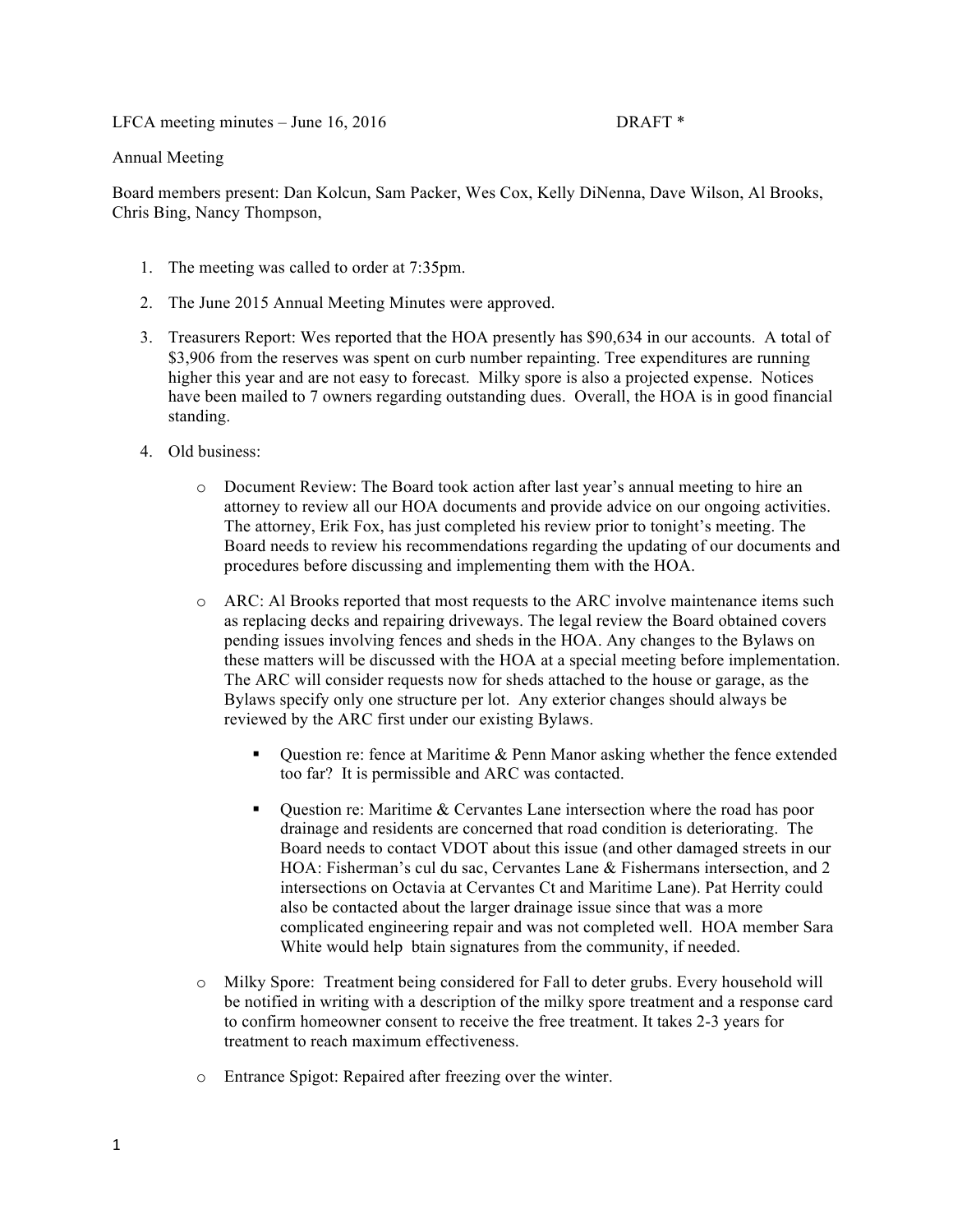- o LFCA Website: The official website for the HOA has been updated and is now supported by a new Web Master, Gerhard Treiber. There is a submission link for questions or comments to the Board. The LFCA website is found at: http://www.lakeforestcommunity.org/. This is the only official website for the HOA and houses all community documents. In contrast, the Nexrtdoor website is a complimentary, third party site useful as a general exchange of information between HOA residents and the larger community.
- 5. New Business:
	- o Community Events: Thank you to those who participated in the HOA's community yard sale in May. If you would like to help us plan next year's event, please contact the Board. Community Day will be held on September 18, 2016, this year and will have an Octoberfest theme. Please contact Beatrix Tenaka on the Board if you would like to help plan this event.
	- o Grounds Committee: Concern has been expressed about trees that have fallen or been damaged by the recent storms. The HOA will remove trees from trails and will monitor the common areas. Grass at the trail heads, entrances and other common areas is generally maintained by the HOA through a contract with Premium Landscaping. However, in several areas adjoining homeowners are helping to cut grass on community property. This help is greatly appreciated. The Board agrees with a resident who asked that all HOA members with shrubs, or low hanging branches, over public sidewalks cut them back to allow for full use and enjoyment of our neighborhood pathways.
	- o Curb Numbers: All damaged numbers have been removed and will be repainted soon.
	- o Leaf Collection: A resident requests that the Board consider paying for an HOA leaf collection 2-3 times every fall. The Board believes that the increased costs would have to be weighed against other pending expenses such as increasing tree removal costs and future trail repairs. Also leaf collection is already supported once a week by the trash removal companies which provide a discount to LFCA members
	- o Annual Dues: The Board will begin considering a proposed dues increase of a minimum 5% per year to help offset rising costs. Initially HOA dues were set at \$125 per year. Then the amount was actually dropped to \$75 per year, and has held steady at that rate over the past 20 plus years. Average HOA fees can range from \$100-\$500 per month. LFCA dues help support and maintain the trees and trails in our common areas, and pay for items like Milky Spore treatment and Curb painting. As part of its consideration, the Board will conduct an Audit this year. In addition, a Reserves study would be beneficial to ensure we are calculating expenditures at the correct rate and appropriately planning for routine expenses. The previous Reserves Study was completed in 2005. A current study would help us better plan for tree and trail expenses, with the goal of keeping a consistent and reasonable dues assessment.
	- o Community Volunteers: The Board recognizes and extends our gratitude toward several community members who have supported the HOA this past year: (1) Sally Tomlin for help posting on entrance signs, (2) Gerhard Treiber for establishing our new web site, and (3) Amy Holmes and Girl Scout Troop 2761 for building and maintaining our Little Free Library on Octavia Street. Please visit the Little Free Library and take, or donate, a book to read this summer!